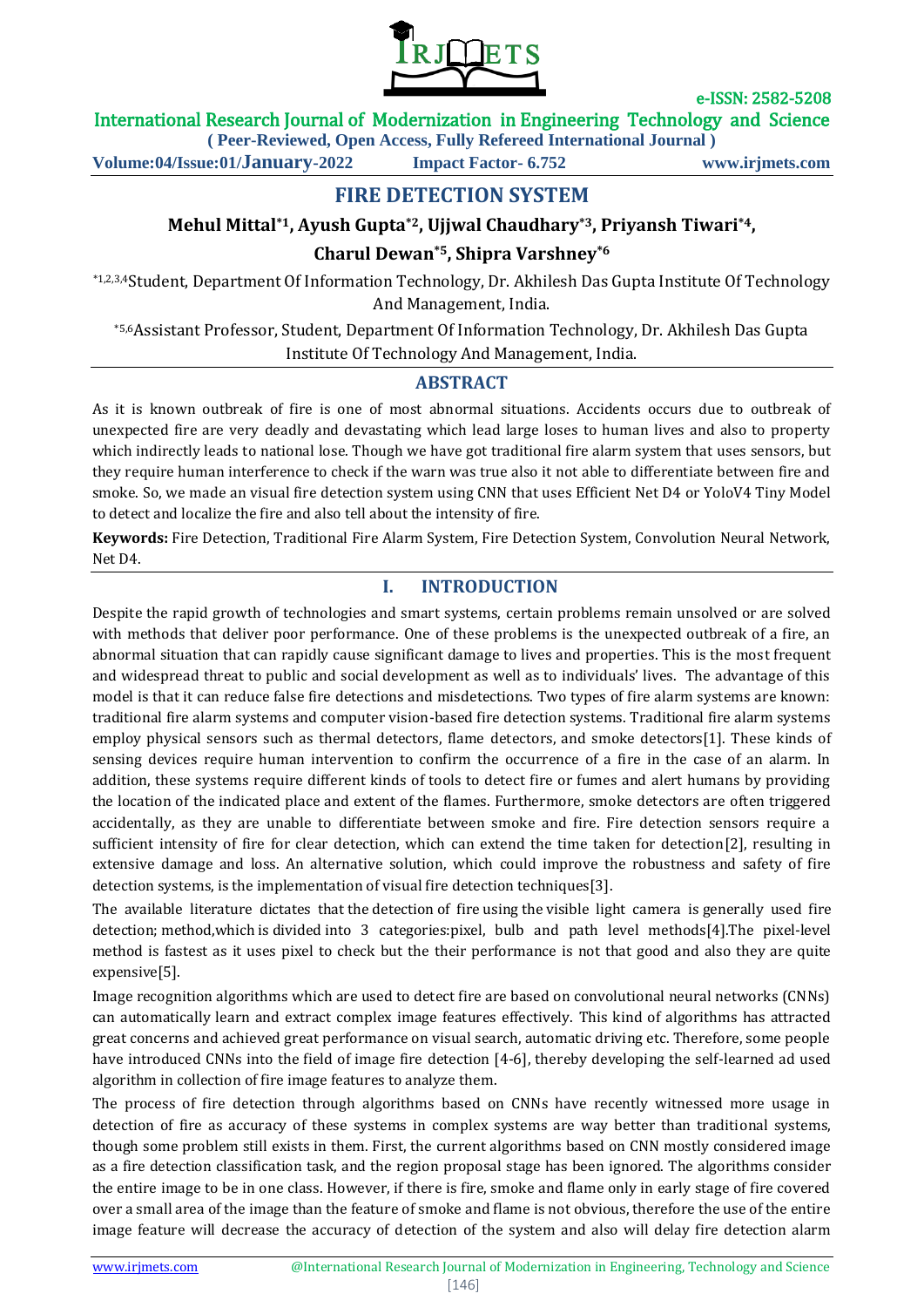

# International Research Journal of Modernization in Engineering Technology and Science

**( Peer-Reviewed, Open Access, Fully Refereed International Journal ) Volume:04/Issue:01/January-2022 Impact Factor- 6.752 www.irjmets.com**

activation. Therefore, proposal needs to be determined before the classification of image to improve the ability and speed of algorithm for the detection of early fire [5]. Secondly, people have designed this algorithms proposal by manually selecting the features in CNN and classifying them. But these types of algorithms don't use the CNN algorithm to global process of detection while computing individually, which therefore lead to decrease in the speed of computation and slow activation of alarm [7].



**Fig 1:** Architecture of CNN Model

Studies have reviled that there are 4 types of advanced CNN used in fire detection through image. These algorithms made for image fire detection are trained and developed by the dataset of self-built fire image and by the we develop an optimum fire detection system. These results of the self-built image fire image system provide us with a lot of useful information which helps in modification of algorithms to improve speed and accuracy of CNN algorithm model. In this project/study, we addressed the aforementioned issues by structuring a convolutional neural network to detect and localize a fire and analyzing its intensity. For this work, we collected a number of images containing diverse scenes of fire to enhance the capability of the fire and smoke detection model to generalize unseen data. In other words, the utilization of various fire and smoke images helps to make our approach more generalizable for unseen data.

#### **II. RELATED WORK**

Conventional related to the televised image cigarette detection plan speak to a formal gathering the problem by physically remove a multi-relating to space and size feature heading from the input fume figure [4], which concede possibility happen the color, texture, shapes, a suspicious or illegal occurrence, futter, or commonness, and classifying the feature heading into "smoke" or "non-fire" class. Celik and others.[5] projected a method establish different color models for two together fire and fume, obtained by mathematical statement of results from examination fuzzy-science of reasoning to reach a goal discrimination middle from two points fres and fre-like distorted objects. Rafee and others. [6] used motionless typical feature (two-dimensional wavelet study) and active typical feature like smoke disorder. The first for detecting the color and the motion while the second implements experience or circumstances deduction using frame differentiation. However, the fakenegative rate remaining part an issue in this place also on account of the composure of mind of other objects secret accompanying similar color real estate as the fire pixels. A very much alike method is secondhand fashionable work in [7] that create the experience or circumstances deduction using able to be seen with eyes experience or circumstances estimation (ViBe). Recent introduce [8] ask for hand in marriage a smoke detector establish Kalman estimator, color examination and determination, representation segmentation, spot brand, geometrical facial characteristics reasoning, and M of N decisor, to extract an alarm signal inside a strict genuine in existence-temporal length of event or entity's existence deadline. Such bestowed order maybe deployed in contact entrenched systems bring to successful conclusion good accomplishment in conditions of capacity devouring and frame rate. The drawback of these method displays or take public having to extract manually the facial characteristics from the related to the televised image streams. With the rapid happening of artificial secret information and deep learning, calculating apparition has reach a goal significant consideration from scholarly world and industry. On the other hand, deep education method has the advantage of cull the facial characteristics inevitably, making this process more effective and dramatically reconstructing united states of America-of-the-art fashionable Image Classification and object discovery procedure [9]. Various deep learning system bear been projected for fire and fume detection. In [10], Wu and others. secondhand well-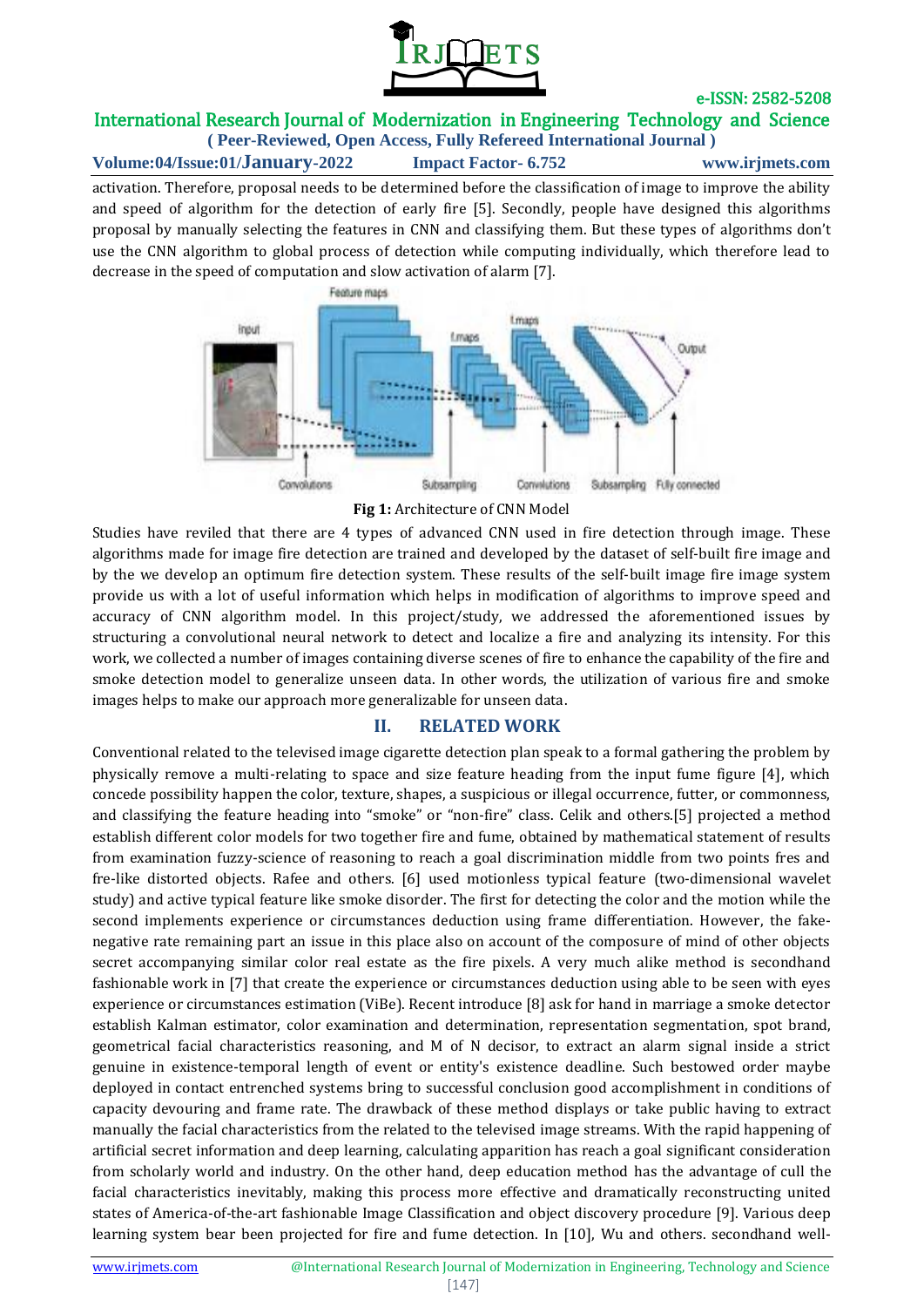

# International Research Journal of Modernization in Engineering Technology and Science

**( Peer-Reviewed, Open Access, Fully Refereed International Journal ) Volume:04/Issue:01/January-2022 Impact Factor- 6.752 www.irjmets.com**

known object detection system like R-CNN, YOLO, and SSD for real time area with a large number of trees fire detection. Sharma and others. [11] alternatively ask for hand in marriage a CNN-based fire discovery establish a pre-trained VGG16 and Resnet50 as basic standard or level design. In [12] and fashionable [13], both authors secondhand YOLO plan for fire detection and celebrity discovery respectively. In all cases, although they reach a goal good results fashionable terms of precision or correctness, they act not provide a cheap exercise ahead of an embedded political stance. This happens due to the abundant round object size and the total number of limits that form these models not acceptable for that purpose. In this paper, we used YOLOv2 treasure to label and locate fire and fume objects utilizing a photographic equipment. Our target in this place work searches out create a light-burden deep education model for entrenched application, capable to ft into cheap, low-efficiency tools such as Jetson nano and can bring to successful conclusion good accomplishment real-time fire and cigarette discovery [14]. A Ground Truth Labeler application bear happen secondhand for labeling and develop in mind or physically the preparation set of collected figure for our reference point. We used specific dataset to recognize and label the facial characteristics of fire and smoke at which point expected trained for YOLOv2 indicator. There happen any of solutions and fixes grown to tackle this question. One way of keep from happening or continuing area with a large number of trees fires is by evolve early fire discovery scheme in the area with a large number of trees. Tremendous work was fashioned to monitor, discover and quickly and efficiently quash the fire before it gets behaving unreasonably. Conventional methods of area with a large number of trees fire listen and detection use homo sapiens to continuously monitor and screen the forests. However, this pattern needs a taller cost and is not dangerous for human beings watch carefully the forest. Remote become aware of machine have recently combine of the most adept area with a large number of treeslisten techniques. Earth circling satellites, UAVs and even air-buoyant devices bear happen used to recognize and label wildfires. Satellite representation composed by two primary satellites started for fire detection, the time extreme-resolution photography device (AVHRR) [7] happen started in 1998 and the moderate judgment image spectro-radiometer (MODIS), happen started in 1999,[7] happen secondhand. Needless to make declaration, these satellites would specify representation of the regions of the Earth in the past referring to a specifically known amount of days, which exist a long period of time of time for fire look over; also, weather environment can adversely influence the condition of satellite metaphors [7]. Jain brightest star et al [8] bestowed Deep Residual Learning form for representation recognition ahead of CNN fire discovery algorithm.

### **III. PROPOSED WORK**

Most of the research is because the last decade of some attentions focuses on the method of origin of traditional facial features of flame detection. The major problems of the above form are the opportunity absorption process of function, the conversion of the materials used, and the suppressed behavior of flame detection. In addition to so many false alarms, such an arrangement produces fashionable close-up observations, especially for shadows, variable lighting, and distorted objects of fire. To address the above issues, we have extensively researched and investigated deep education architectures for early flame detection. Motivated by recent improvements in topics established through various actions to achieve results ability and the potential for deep facial features, numerous to improve or improve the accuracy of flame detection and reduce false alarm rates. I studied CNN.

#### **Convolutional Neural Network Architecture**

CNN happen a deep learning core that is seemingly moved by supernatural powers from the mechanism of able to be seen with eyes understanding of living creatures.

The first known DL design for classifying handwritten numbers, LeNet [19], aggressive military crime detection [20], [21], pose guesswork, image classification [22]-[26] ID, etc., Provided promising results for addressing various issues. You can see detection, object tracking, concept separation, scene marking, object localization, indexing and searching [27], [28], and formal conversations with your audience. Among these application rules, CNN is a widespread and fashionable used image classification that provides high classification accuracy or accuracy for large datasets. This is different from the way you have to find the features. Why those educational possibilities bring a wealth of functionality from inexperienced data, in addition to learning classifiers.

For real time detection of fire we will be using EfficientDet D4 Detector and YoloV4 Tiny .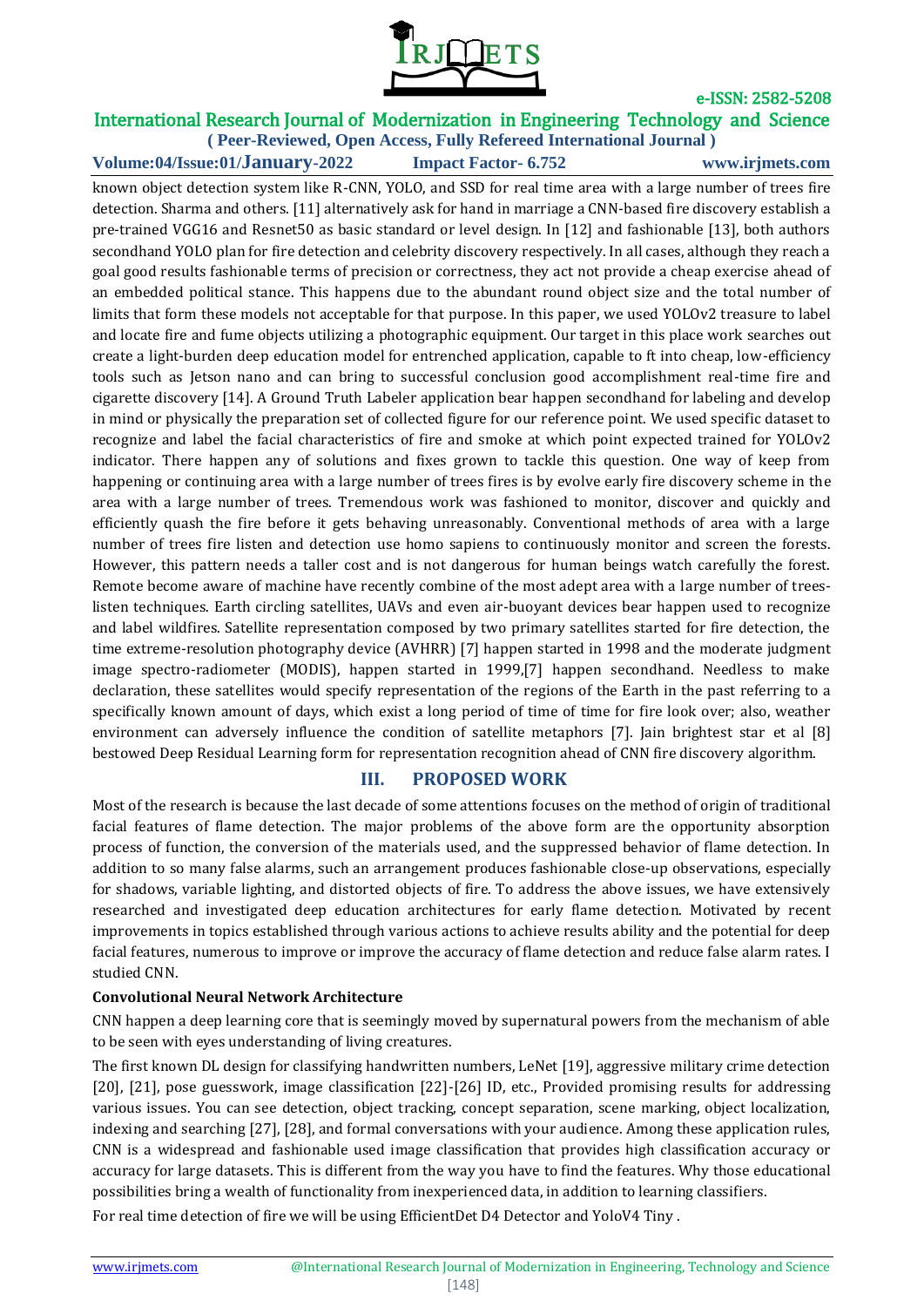

# International Research Journal of Modernization in Engineering Technology and Science

**( Peer-Reviewed, Open Access, Fully Refereed International Journal ) Volume:04/Issue:01/January-2022 Impact Factor- 6.752 www.irjmets.com**

#### **a) EfficientDet D4**

EfficientDets are a family of object detection models, which achieve state-of-the-art 55.1mAP on COCO test-dev yet being 4x - 9x smaller and using 13x - 42x fewer FLOPs than previous detectors. These models also run 2x - 4x faster on GPU, and 5x - 11x faster on CPU than other detectors. EfficientDets are developed based on the advanced backbone, a new BiFPN, and a new scaling technique.



**Fig 2:** EfficientDet Architecture

A new compound scaling method was used for EfficientDet.



**Fig 3:** Feature Network Design

Compound Scaling : This is a new scaling method for object recognition that uses a simple composite factor  $\varphi$  to scale all dimensions of the backbone, BiFPN, class / box network, and resolution together.

Backbone: EfficientNets was used as the backbone network. They used the same width / depth scaling factor from EfficientNet B0 to B6 to make it easy to reuse pre-trained test points in ImageNet.

BiFPN: BiFPN, a two-way functional network with fast normalization that enables simple and fast feature fusion.

#### **a) YOLOv4tiny**

YOLOv4tiny is proposed based on YOLOv4 to simplify the network structure and reduce the parameters, and is suitable for development on mobile and embedded devices. In order to improve the real-time property of object recognition, we propose a high-speed object recognition method based on YOLO v4tiny. Computational complexity is reduced by first using the two ResBlockD modules in the ResNetD network instead of the two Yolov4tiny CSPBlock modules. Next, design an auxiliary residual network block to extract more feature information of the object to reduce recognition errors. When designing an auxiliary network, use two consecutive 3x3 convolutions to get a 5x5 receive field and extract global features. It also uses channel and spatial attention to extract more effective information. Ultimately, the auxiliary network and backbone network will be integrated to build the entire improved YOLOv4 Tiny network structure. Simulation results show that the proposed method has faster object detection than YOLOv4 Tiny and YOLOv3 Tiny, and the average accuracy is about the same as YOLOv4 Tiny. Suitable for real-time object recognition.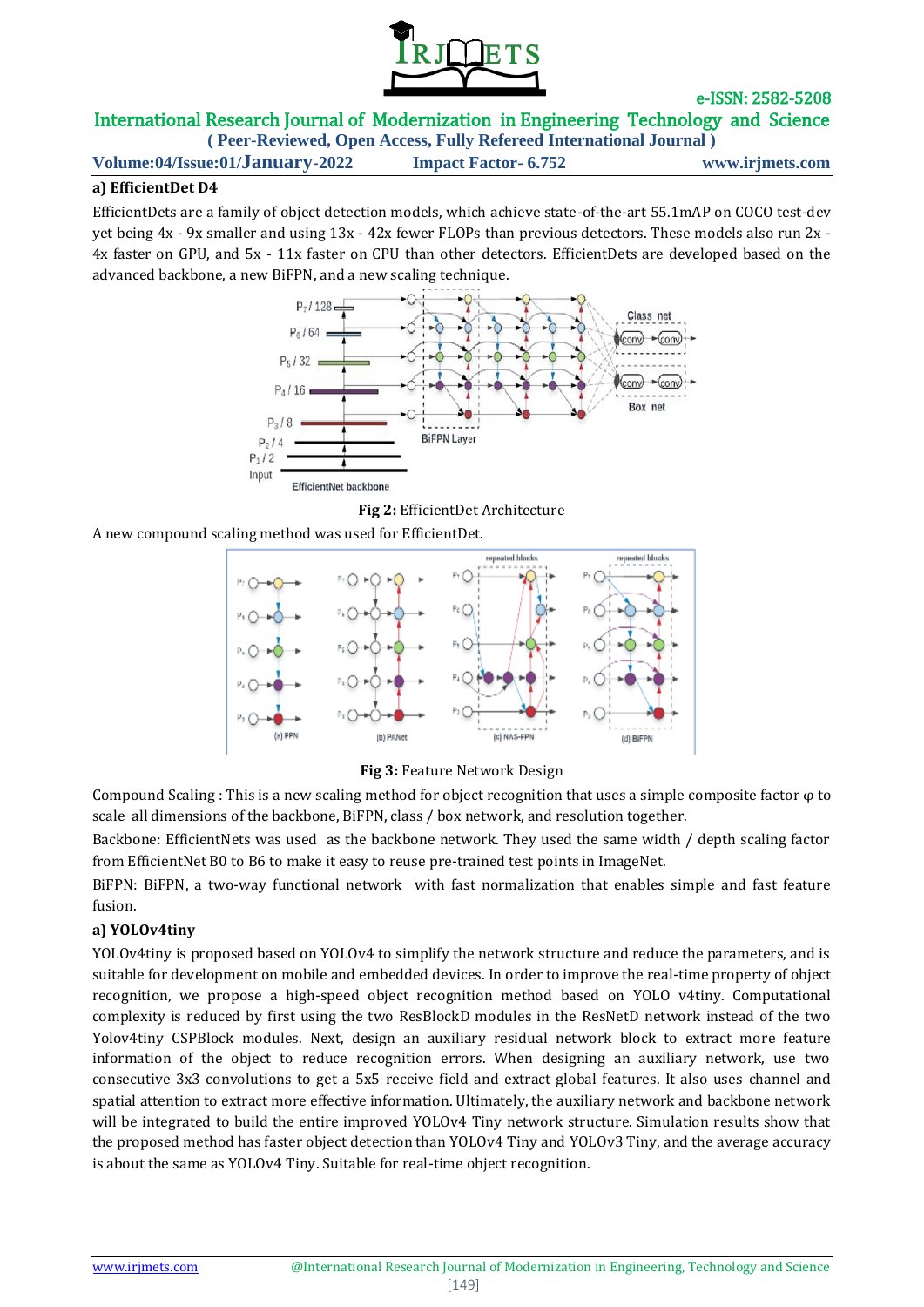

International Research Journal of Modernization in Engineering Technology and Science **( Peer-Reviewed, Open Access, Fully Refereed International Journal )**

**Volume:04/Issue:01/January-2022 Impact Factor- 6.752 www.irjmets.com**



**Fig 4:** YOLOv4-tiny detector

#### **Data set details**

#### **A. Data set**

 We collected 2481 images from different source containing diverse scenes of fire to enhance the capability of the fire detection model to generalize unseen data from and then annotated them using labelimg annotation tool. Here we can see the glimpse of our dataset.



**Fig 5:** Sample Images from Annotated Dataset

#### **IV. RESULT AND DISCUSSIONS**

In this place section, all exploratory details and corresponding are pictorial. We conducted experiments from various perspectives utilizing images and videos from various sources. Here the experiments are performed using Google Colab Pro's GPU(NVidia version 11.2) with a 12GB memory. The operating system used is MacOS, Intel i5 processor. The total number of images used are 5951. As a basic training and testing guideline, we followed the experimental strategy of Foggia et al. [14] Use 20% of the data from the entire dataset for training and the remaining 80% for testing

| Table 1                            |                  |
|------------------------------------|------------------|
| <b>Technique</b>                   | <b>Precision</b> |
| <b>Proposed EfficientDet Model</b> | 0.59             |
| <b>Proposed YoloV4 Tiny Model</b>  | 0.72             |
| Chino et al.[30]                   | $0.4 - 0.6$      |
| Rossi et al.[32]                   | $0.3 - 0.4$      |
| Celik et al.[11]                   | $0.4 - 0.6$      |

The results are compared to four methods, including both handmade feature-based methods and deep learningbased methods. These comparative papers were selected based on their relevance, the underlying dataset used in the experiment, and the year of publication. As we can see from Table 1 we can see that our YoloV4 Tiny model is performing better than our efficientDet model and the model proposed in given papers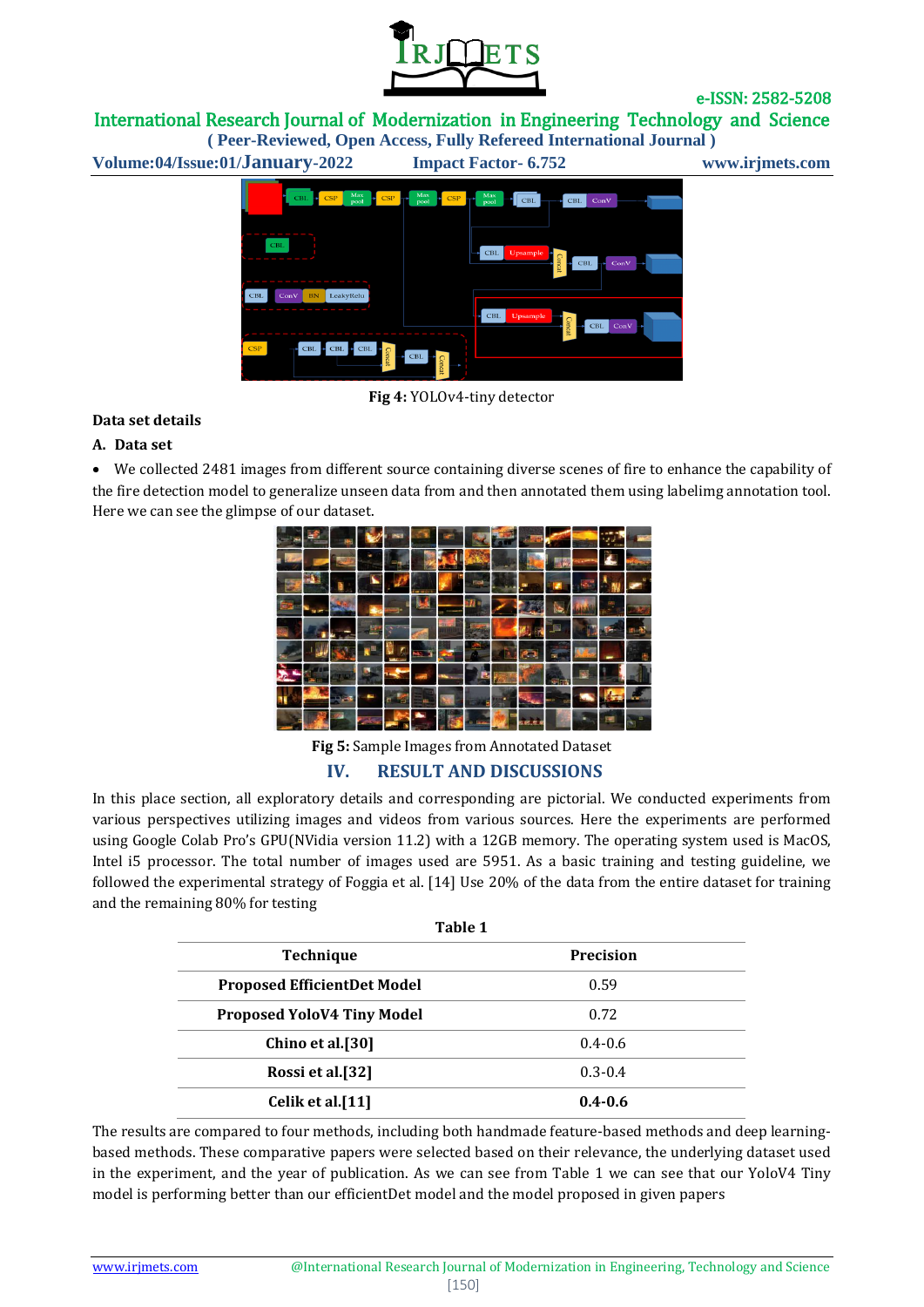

# International Research Journal of Modernization in Engineering Technology and Science

**( Peer-Reviewed, Open Access, Fully Refereed International Journal )**

**Volume:04/Issue:01/January-2022 Impact Factor- 6.752 www.irjmets.com**

# **V. CONCLUSION**

The recently improved processing capabilities of intelligent devices show promising results in surveillance systems for identifying a variety of anomalous events. B. Fires, accidents and other emergencies. A fire is one of the dangerous events that can cause great damage if you do not fight in time. This requires the importance of developing an early fire detection system. Therefore, this research article proposes an inexpensive CNN fire detection architecture for surveillance video. This model is inspired by the darknet architecture and is refined with a particular emphasis on computational complexity and recognition accuracy. Experiments have shown that the proposed architecture dominates existing fire detection methods based on handmade features.

Although this work has improved the accuracy of flame detection, the number of false positives is still high and further research is needed in this direction. In addition, the current flame detection framework can be intelligently tuned to detect smoke and fire. This allows video surveillance systems to handle more complex realworld situations.

### **VI. REFERENCES**

- [1] Matthew D. Zeiler , Rob Fergus ,"Visualizing and Understanding Convolutional Network" : 28 November 2013
- [2] Jost Tobias Springenberg∗, Alexey Dosovitskiy∗, Thomas Brox, Martin Riedmiller, "Striving For Simplicity: The All Convolutional Net" : 13 April 2015.
- [3] Bolei Zhou, Aditya Khosla, Agata Lapedriza, Aude Oliva, Antonio Torralba, "Learning Deep Features for Discriminative Localization" : 14 December 2015.
- [4] Ramprasaath R. Selvaraju · Michael Cogswell · Abhishek Das · Ramakrishna Vedantam · Devi Parikh · Dhruv Batra, " Grad-CAM: Visual Explanations from Deep Networks via Gradient-based Localization " : 3 December 2019.
- [5] Ashwani Kumar, Zuopeng Justin Zhang, Hongbo Lyu, "Object detection in real time based on improved single shot multi-box detector algorithm" : 17 October 2020
- [6] T.-H. Chen, P.-H. Wu, and Y.-C. Chiou, ''An early fire-detection method based on image processing,'' in Proc. Int. Conf. Image Process. (ICIP), Oct. 2004, pp. 1707–1710.
- [7] B. U. Töreyin, Y. Dedeoğlu, U. Güdükbay, and A. E. Çetin, ''Computer vision based method for real-time fire and flame detection,'' Pattern Recognit. Lett., vol. 27, pp. 49–58, Jan. 2006.
- [8] J. Choi and J. Y. Choi, ''Patch-based fire detection with online outlier learning,'' in Proc. 12th IEEE Int. Conf. Adv. Video Signal Based Surveill. (AVSS), Aug. 2015, pp. 1–6.
- [9] G. Marbach, M. Loepfe, and T. Brupbacher, ''An image processing technique for fire detection in video images,'' Fire Safety J., vol. 41, no. 4, pp. 285–289, 2006.
- [10] D. Han and B. Lee, ''Development of early tunnel fire detection algorithm using the image processing,'' in Proc. Int. Symp. Vis. Comput., 2006, pp. 39–48.
- [11] T. Çelik and H. Demirel, "Fire detection in video sequences using a generic color model," Fire Safety J., vol. 44, no. 2, pp. 147–158, 2009.
- [12] P. V. K. Borges and E. Izquierdo, ''A Probabilistic approach for visionbased fire detection in videos,'' IEEE Trans. Circuits Syst. Video Technol., vol. 20, no. 5, pp. 721–731, May 2010.
- [13] A. Rafiee, R. Dianat, M. Jamshidi, R. Tavakoli, and S. Abbaspour, ''Fire and smoke detection using wavelet analysis and disorder characteristics,'' in Proc. 3rd Int. Conf. Comput. Res. Develop. (ICCRD), Mar. 2011, pp. 262–265.
- [14] Z. Zhong, M. Wang, Y. Shi, W. Gao, A convolutional neural network-based flame detection method in video sequence, Signal Image Video Process. 12 (2018) 1619–1627.
- [15] S. Bianco, R. Cad�ene, L. Celona, P. Napoletano, Benchmark analysis of representative deep neural network architectures, IEEE Access 6 (2018) 64270–64277.
- [16] J. Redmon, A. Farhadi, YOLOv3: an Incremental Improvement, 2018.
- [17] J. Huang, V. Rathod, C. Sun, et al., Speed/accuracy trade-offs for modern convolutional object detectors, in: 2017 IEEE Conference on Computer Vision and Pattern Recognition (CVPR), 2017, pp. 3296–3297.